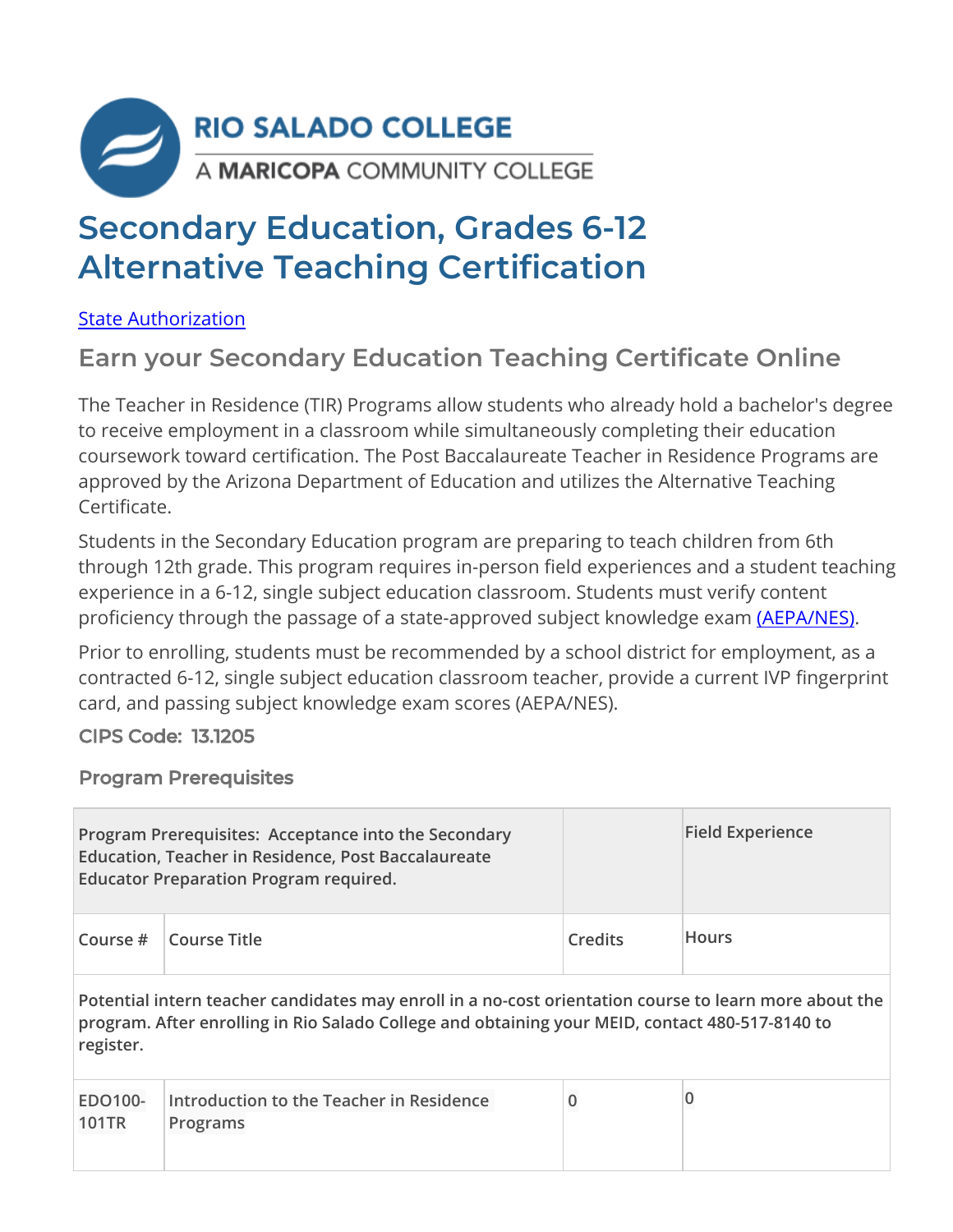| Required Courses: All classes must meet the 3.0 overall GPA.<br>Courses with a final grade of "D" or "F" must be retaken<br>regardless of GPA. |                                                                                                                                         |                                                                                                                                                                                                                                                                               |                | <b>Field Experience</b>                           |
|------------------------------------------------------------------------------------------------------------------------------------------------|-----------------------------------------------------------------------------------------------------------------------------------------|-------------------------------------------------------------------------------------------------------------------------------------------------------------------------------------------------------------------------------------------------------------------------------|----------------|---------------------------------------------------|
| <b>Start</b><br><b>Date</b>                                                                                                                    | Course #                                                                                                                                | <b>Course Title</b>                                                                                                                                                                                                                                                           | <b>Credits</b> | <b>Hours</b>                                      |
| Sem 1                                                                                                                                          | <b>EDU289</b>                                                                                                                           | <b>Secondary Methods and Curriculum</b><br>Development                                                                                                                                                                                                                        | 1              | $\Omega$                                          |
| Sem 1                                                                                                                                          | <b>EDU276</b>                                                                                                                           | <b>Classroom Management and Behavioral</b><br>Analysis                                                                                                                                                                                                                        | 3              | 5 hours                                           |
| Sem 1                                                                                                                                          |                                                                                                                                         | EDU287AA Master Teacher Seminar I: Standards-<br><b>Based Instruction</b>                                                                                                                                                                                                     |                | $\Omega$                                          |
| Sem 1                                                                                                                                          |                                                                                                                                         | EDU256AC Intern Certificate Student Teaching Lab -<br><b>Secondary Education I</b>                                                                                                                                                                                            | $\overline{2}$ | <b>Employment Teaching</b><br>6-12 Single Subject |
| Sem <sub>2</sub>                                                                                                                               | <b>EDU240</b>                                                                                                                           | <b>Structured English Immersion Grades 6-12</b><br><b>OR</b><br>45-clock hour workshop credit certificate<br>from an approved vendor (Transcript<br>evaluation required)                                                                                                      | $0 - 3$        | 0                                                 |
| Sem <sub>2</sub>                                                                                                                               | <b>EDU274</b>                                                                                                                           | Understanding Adolescent Behavior in the<br>Classroom                                                                                                                                                                                                                         | 3              | 0                                                 |
| Sem <sub>2</sub>                                                                                                                               | <b>Secondary Methods and Curriculum</b><br>EDU289xx<br>Development<br>(Choose most appropriate course<br>module: AA, AB, AC, AD, or AE) |                                                                                                                                                                                                                                                                               | $\overline{2}$ | 3 hours                                           |
| Sem <sub>2</sub>                                                                                                                               |                                                                                                                                         | EDU256AD Intern Certificate Student Teaching Lab -<br><b>Secondary Education II</b>                                                                                                                                                                                           | $\overline{2}$ | <b>Employment Teaching</b><br>6-12 Single Subject |
| Summer POS220<br>1                                                                                                                             | OR<br><b>POS221</b><br><b>AND</b><br><b>POS222</b>                                                                                      | U.S. and AZ Constitution (3)<br><b>OR</b><br><b>Arizona Constitution (1)</b><br><b>AND</b><br>U.S. Constitution (2)<br><b>OR</b><br><b>AEPA Exam Passing Score on the</b><br><b>Constitution of the United States and</b><br>Arizona Exam (Transcript evaluation<br>required) | $0 - 3$        | $\mathbf 0$                                       |